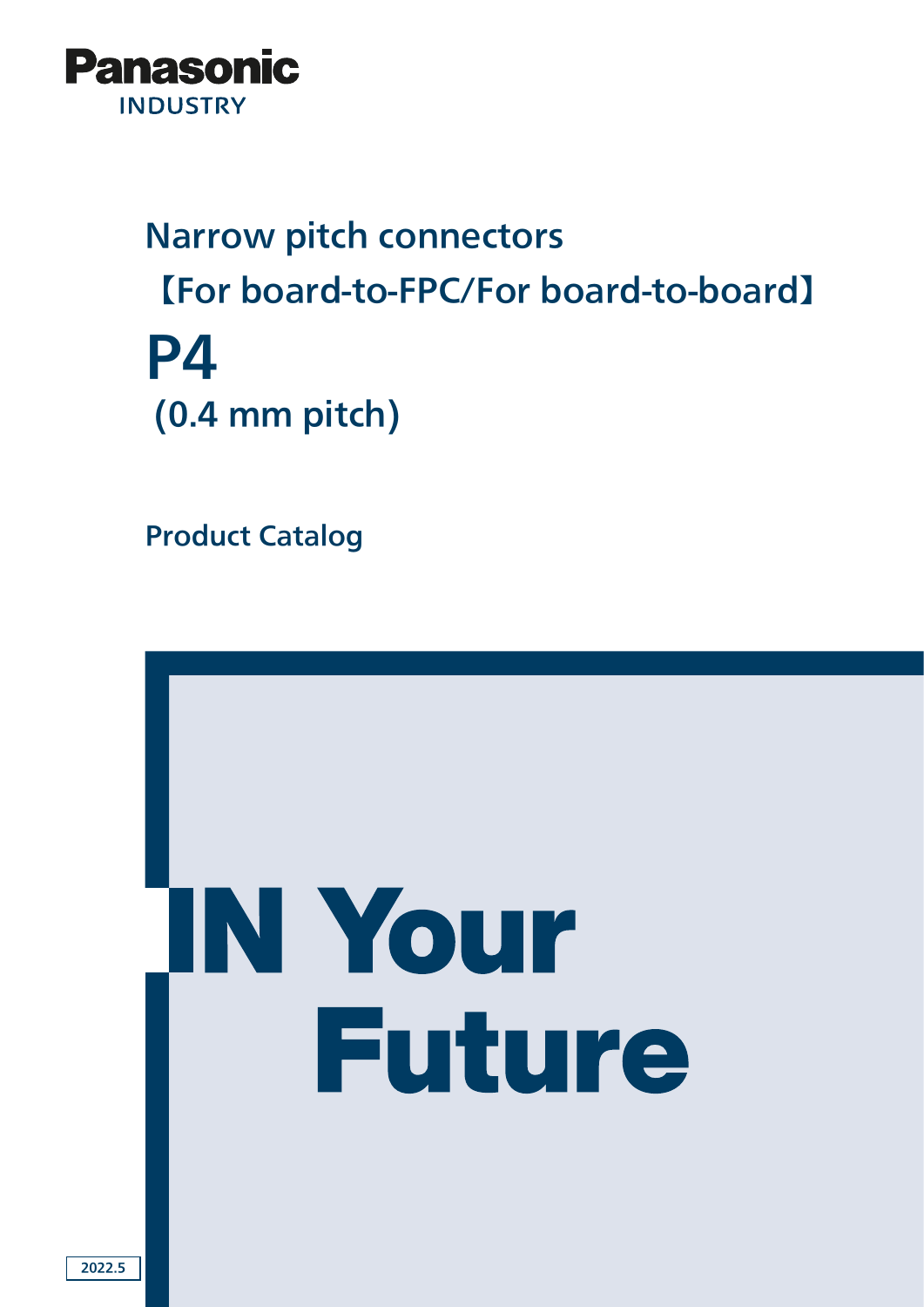#### **Narrow pitch connectors For board-to-FPC/For board-to-board**

### **P4 (0.4 mm pitch)**

**Mated heights of 1.5 to 3.5 mm supported with "TOUGH CONTACT" construction to withstand of tough environments.**



#### **DETAILS FEATURES**

**Construction makes designing devices easier.** The lower connector bottom surface construction prevents contact and shorts between the PC board and metal terminals. This flexibility of pattern wiring is helping to make PC board's smaller.



Connector bottom : Create any thru-hole and pattern wiring.

and header protrusions are mated together. Socket Impact dispersion key

**body to disperse shocks when dropped**



**Constructed with impact dispersion keys inside the** 

RoHS

A high level of shock resistance is ensured by dispersing impact over the four locations where the socket indentations

Simple lock construction

Simple lock construction provides tactile feedback to ensure excellent mating/unmating operation feel.



#### ■ Contributes to improved mating

Mating insertion guide

Guides are provided to take up any position shift and facilitate insertion.



Panasonic Industry Co., Ltd. Electromechanical Control Business Division  $\text{industrial.panasonic.com/ac/e/}$   $-1$   $\degree$  @Panasonic Industry Co., Ltd. 2022 ACCTB110E 202205

 $1 -$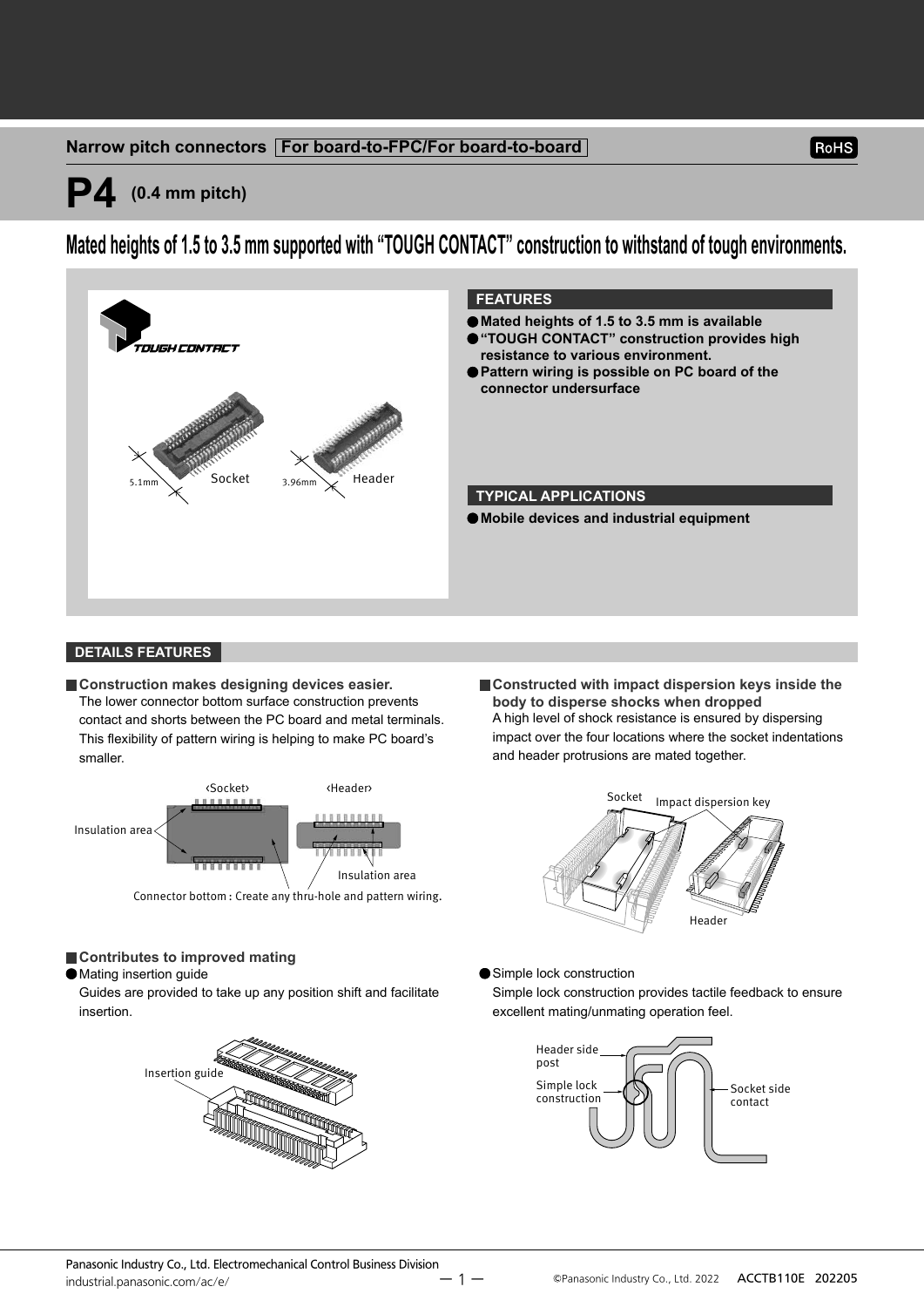

Note: 1. Only a socket of mated height 3.5 mm: 2,000 pieces embossed tape and plastic reel packaging ×2 reels

#### **PRODUCT TYPES**

|              |                |            | Part No.    |                                          | Standard packing                             |
|--------------|----------------|------------|-------------|------------------------------------------|----------------------------------------------|
| Mated height | Number of pins | Socket     | Header      | Inner carton (1-reel)                    | Outer carton                                 |
|              | 20             | AXK720147G | AXK820145WG |                                          |                                              |
|              | 24             | AXK724147G | AXK824145WG |                                          |                                              |
|              | 30             | AXK730147G | AXK830145WG |                                          |                                              |
|              | 40             | AXK740147G | AXK840145WG |                                          |                                              |
| $1.5$ mm     | 50             | AXK750147G | AXK850145WG |                                          |                                              |
|              | 60             | AXK760147G | AXK860145WG |                                          |                                              |
|              | 70             | AXK770147G | AXK870145WG |                                          |                                              |
|              | 80             | AXK780147G | AXK880145WG |                                          |                                              |
|              | 100            | AXK700147G | AXK800145WG |                                          |                                              |
|              | 20             | AXK720247G | AXK820145WG |                                          |                                              |
|              | 24             | AXK724247G | AXK824145WG |                                          |                                              |
|              | 30             | AXK730247G | AXK830145WG |                                          | 6,000 pcs.                                   |
| $2.0$ mm     | 40             | AXK740247G | AXK840145WG | 3,000 pcs.                               |                                              |
|              | 50             | AXK750247G | AXK850145WG |                                          |                                              |
|              | 60             | AXK760247G | AXK860145WG |                                          |                                              |
|              | 70             | AXK770247G | AXK870145WG |                                          |                                              |
|              | 80             | AXK780247G | AXK880145WG |                                          |                                              |
|              | 20             | AXK720347G | AXK820145WG |                                          |                                              |
|              | 24             | AXK724347G | AXK824145WG |                                          |                                              |
|              | 30             | AXK730347G | AXK830145WG |                                          |                                              |
| $2.5$ mm     | 40             | AXK740347G | AXK840145WG |                                          |                                              |
|              | 50             | AXK750347G | AXK850145WG |                                          |                                              |
|              | 60             | AXK760347G | AXK860145WG |                                          |                                              |
|              | 70             | AXK770347G | AXK870145WG |                                          |                                              |
|              | 80             | AXK780347G | AXK880145WG |                                          |                                              |
|              | 20             | AXK720347G | AXK820245WG |                                          |                                              |
|              | 24             | AXK724347G | AXK824245WG |                                          |                                              |
|              | 30             | AXK730347G | AXK830245WG |                                          |                                              |
| $3.0$ mm     | 40             | AXK740347G | AXK840245WG | 3,000 pcs.                               | 6,000 pcs.                                   |
|              | 50             | AXK750347G | AXK850245WG |                                          |                                              |
|              | 60             | AXK760347G | AXK860245WG |                                          |                                              |
|              | 80             | AXK780347G | AXK880245WG |                                          |                                              |
|              | 20             | AXK720447G | AXK820245WG |                                          |                                              |
| 3.5 mm       | 30             | AXK730447G | AXK830245WG | Socket: 2,000 pcs.<br>Header: 3,000 pcs. | Socket: 4,000 pieces<br>Header: 6,000 pieces |
|              | 40             | AXK740447G | AXK840245WG |                                          |                                              |

Note: For volume production: outer carton units. For samples, please contact our sales representative.

Panasonic Industry Co., Ltd. Electromechanical Control Business Division  $-2$   $-$  © Panasonic Industry Co., Ltd. 2022 ACCTB110E 202205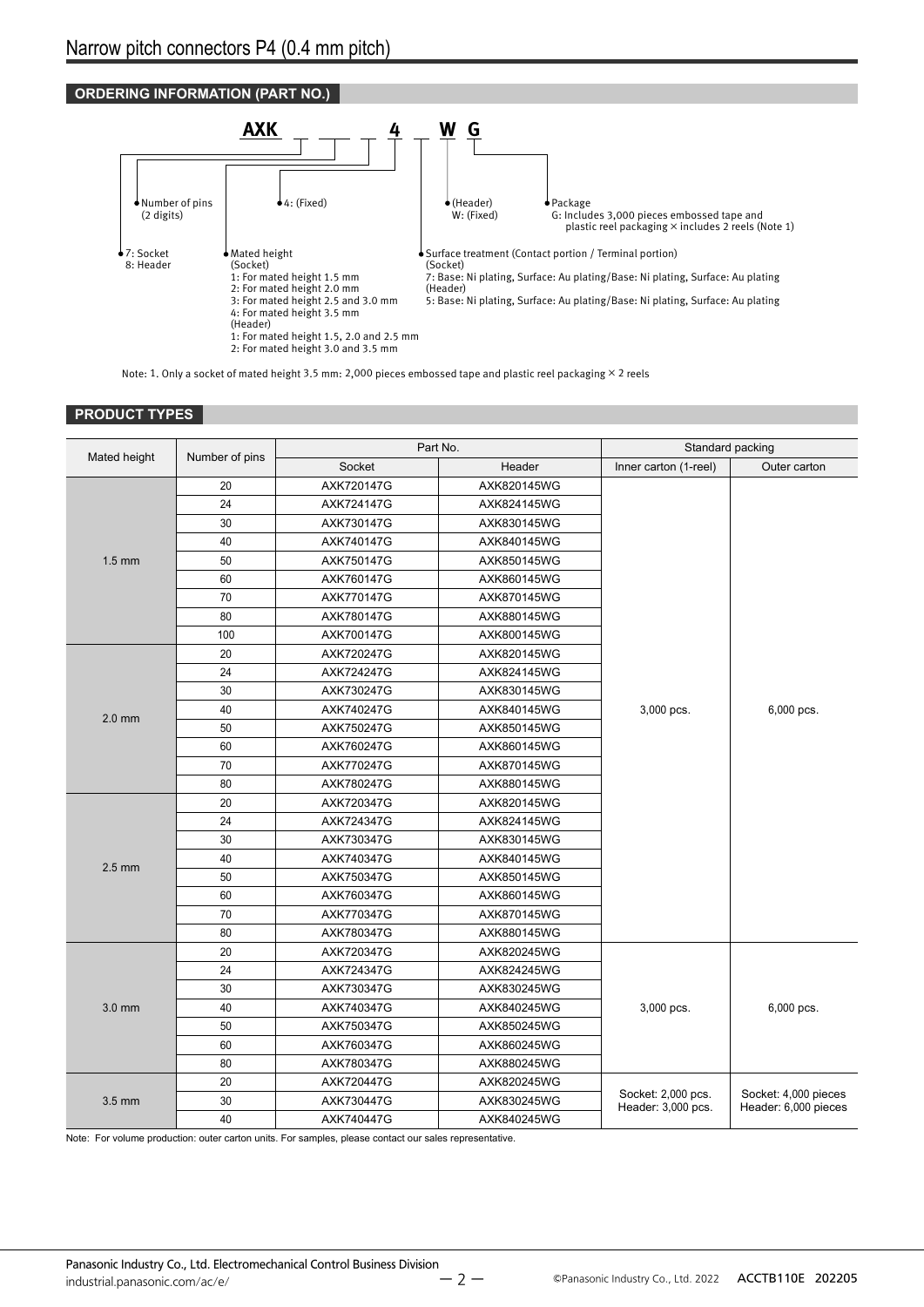#### **SPECIFICATIONS**

#### **Characteristics**

| Item                             |                                                               | Specifications                                                                                                                                                                                           | Conditions                                                                                                                                                                                                       |  |
|----------------------------------|---------------------------------------------------------------|----------------------------------------------------------------------------------------------------------------------------------------------------------------------------------------------------------|------------------------------------------------------------------------------------------------------------------------------------------------------------------------------------------------------------------|--|
|                                  | <b>Rated current</b>                                          | 0.3 A/pin contact (Max. 5 A at total pin contacts)                                                                                                                                                       |                                                                                                                                                                                                                  |  |
|                                  | Rated voltage                                                 | 60 V AC/DC                                                                                                                                                                                               |                                                                                                                                                                                                                  |  |
| Electrical<br>characteristics    | Dielectric strength                                           | 150 V AC for 1 min.                                                                                                                                                                                      | Specified voltage is applied for one minute and check<br>for short circuit or damage with a detection current of<br>1 mA.                                                                                        |  |
|                                  | Insulation resistance                                         | Min. 1,000 $M\Omega$ (initial)                                                                                                                                                                           | Using 250 V DC megger (applied for 1 min.)                                                                                                                                                                       |  |
| Contact resistance               |                                                               | Max. 70 m $\Omega$                                                                                                                                                                                       | Based on the contact resistance measurement method<br>specified by JIS C 5402.                                                                                                                                   |  |
| Mechanical<br>characteristics    | Composite insertion<br>force                                  | For mated height 1.5 mm<br>Max. 0.981 N/pin contact × pin contacts<br>For mated height 2.0 to 3.5 mm<br>24 contacts or less: Max. 29.43 N<br>30 contacts or more: Max.0.981 N/pin contact × pin contacts |                                                                                                                                                                                                                  |  |
|                                  | Composite removal<br>force                                    | For mated height 1.5 mm<br>Min. 0.0588 N/pin contact $\times$ pin contacts<br>For mated height 2.0 to 3.5 mm<br>Min. 0.118 N/pin contact × pin contacts                                                  |                                                                                                                                                                                                                  |  |
|                                  | Ambient temperature                                           | $-55$ to $+85^{\circ}$ C                                                                                                                                                                                 | No icing. No condensation.                                                                                                                                                                                       |  |
|                                  | Soldering heat<br>resistance                                  | The initial specification must be satisfied electrically and<br>mechanically.                                                                                                                            | Reflow soldering:<br>Peak temperature: 260°C or less<br>(on the surface of the PC board around the connector<br>terminals)<br>Soldering iron: 300°C within 5 sec. 350°C within 3 sec.                            |  |
|                                  | Storage temperature                                           | -55 to +85°C (product only)<br>$-40$ to $+50^{\circ}$ C (emboss packing)                                                                                                                                 | No icing. No condensation.                                                                                                                                                                                       |  |
| Environmental<br>characteristics | Thermal shock<br>resistance<br>(header and socket<br>mated)   | 5 cycles,<br>insulation resistance Min. 100 M $\Omega$ ,<br>contact resistance Max. 70 m $\Omega$                                                                                                        | Conformed to MIL-STD-202F, method 107G<br>Order Temperature (°C)<br>Time (minutes)<br>$-55-3$<br>$\mathbf{1}$<br>30<br>$\overline{2}$<br>₹<br>Max. 5<br>3<br>$85^{+3}_{-0}$<br>30<br>4<br>Max. 5<br>₹<br>$-55.9$ |  |
|                                  | Humidity resistance<br>(header and socket<br>mated)           | 120 hours,<br>insulation resistance Min. 100 $M\Omega$ .<br>contact resistance Max. 70 m $\Omega$                                                                                                        | Conformed to IEC60068-2-78<br>Temperature 40±2°C, humidity 90 to 95% RH                                                                                                                                          |  |
|                                  | Saltwater spray<br>resistance<br>(header and socket<br>mated) | 24 hours,<br>insulation resistance Min. 100 $M\Omega$ ,<br>contact resistance Max. 70 m $\Omega$                                                                                                         | Conformed to IEC60068-2-11<br>Temperature 35±2°C, saltwater concentration 5±1%                                                                                                                                   |  |
|                                  | H <sub>2</sub> S resistance<br>(header and socket<br>mated)   | 48 hours,<br>contact resistance Max. 70 m $\Omega$                                                                                                                                                       | Temperature 40±2°C, gas concentration 3±1 ppm,<br>humidity 75 to 80% RH                                                                                                                                          |  |
| Lifetime<br>characteristics      | Insertion and removal<br>life                                 | Repeated insertion and removal speed of Max. 200<br>50 times<br>times/hour                                                                                                                               |                                                                                                                                                                                                                  |  |
| Unit weight                      |                                                               | Mated height 1.5 mm<br>20 pins Socket: 0.04 g Header: 0.02 g                                                                                                                                             |                                                                                                                                                                                                                  |  |

#### **Material and surface treatment**

| Part name               | Material            | Surface treatment                                                                                                                                                                                                                                                                    |  |
|-------------------------|---------------------|--------------------------------------------------------------------------------------------------------------------------------------------------------------------------------------------------------------------------------------------------------------------------------------|--|
| Molded portion          | LCP resin (UL94V-0) |                                                                                                                                                                                                                                                                                      |  |
| <b>Contact and Post</b> | Copper alloy        | Contact portion: Base: Ni plating, Surface: Au plating<br>Terminal portion: Base: Ni plating, Surface: Au plating (except the terminal tips)<br>The terminals of Ni barrier production socket close to the portion to be<br>soldered have nickel barriers (exposed nickel portions). |  |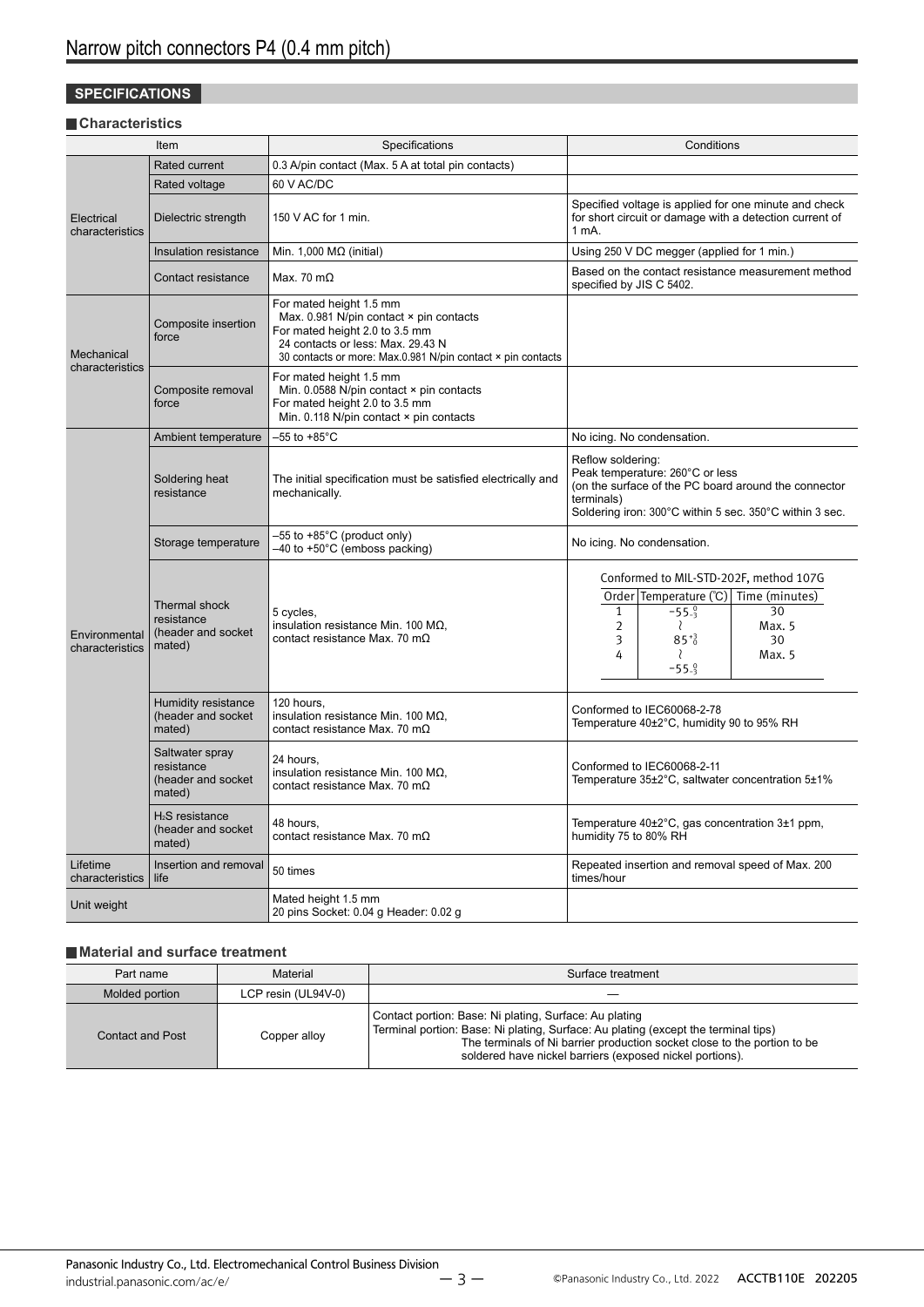#### **DIMENSIONS CAD** The CAD data of the products with a "CAD" mark can be downloaded from our Website. Unit: mm

**Socket (Mated height: 1.5 mm, 2.0 mm, 2.5 mm, 3.0 mm, 3.5 mm)**



**Dimensions** Numbe of pins  $A \vert B \vert C$ 20 6.30 3.60 1.60 24 7.10 4.40 2.40 30 8.30 5.60 3.60 40 10.30 7.60 5.60 50 12.30 9.60 7.60 60 14.30 11.60 9.60 70 16.30 13.60 11.60 80 18.30 15.60 13.60 100 22.30 19.60 17.60

| Dimensions<br>Mated height | D    |
|----------------------------|------|
| $1.5 \text{ mm}$           | 1.50 |
| $2.0$ mm                   | 1.92 |
| 2.5 mm, 3.0 mm             | 2.42 |
| $3.5 \text{ mm}$           | 2.92 |
|                            |      |

**Header (Mated height: 1.5 mm, 2.0 mm, 2.5 mm, 3.0 mm, 3.5 mm)**



#### Dimension table

Dimension table

| <b>Dimensions</b><br>Number<br>of pins | A     | B     | C     |
|----------------------------------------|-------|-------|-------|
| 20                                     | 5.10  | 3.60  | 1.60  |
| 24                                     | 5.90  | 4.40  | 2.40  |
| 30                                     | 7.10  | 5.60  | 3.60  |
| 40                                     | 9.10  | 7.60  | 5.60  |
| 50                                     | 11.10 | 9.60  | 7.60  |
| 60                                     | 13.10 | 11.60 | 9.60  |
| 70                                     | 15.10 | 13.60 | 11.60 |
| 80                                     | 17.10 | 15.60 | 13.60 |
| 100                                    | 21.10 | 19.60 | 17.60 |

| Dimensions<br>Mated height | D    | F    |
|----------------------------|------|------|
| 1.5 mm, 2.0 mm, 2.5 mm     | 1.31 | 1.20 |
| 3.0 mm, 3.5 mm             | 2.26 | 1.26 |

#### **Socket and Header are mated**



#### Panasonic Industry Co., Ltd. Electromechanical Control Business Division  $-4 -$  Panasonic.com/ac/e/ Panasonic Industry Co., Ltd. 2022 ACCTB110E 202205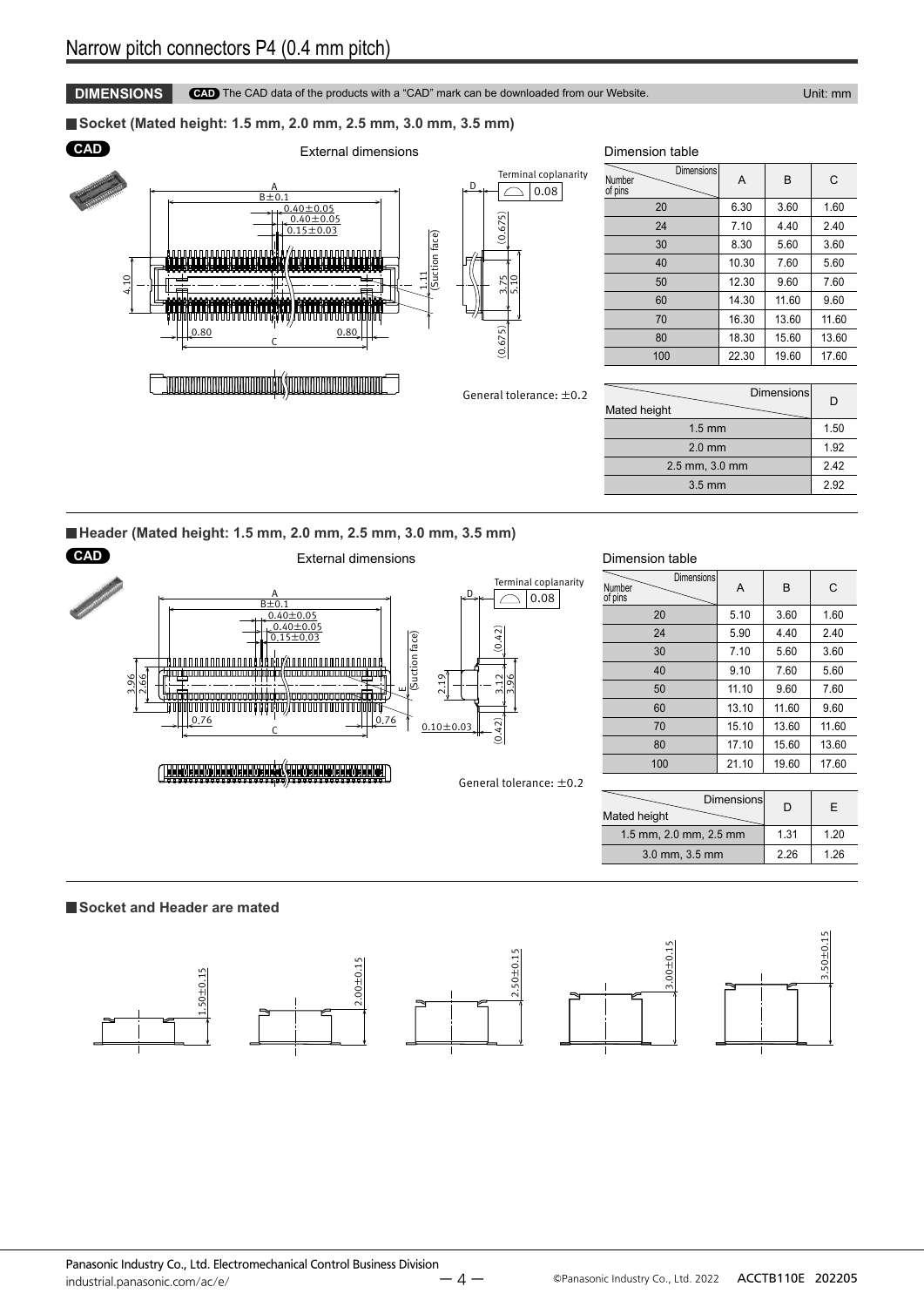#### **EMBOSSED TAPE DIMENSIONS EXECUTE THE EXECUTIVE OF THE EXECUTIVE OF THE EXECUTIVE OF THE Unit: mm**

#### **Specifications for taping**

In accordance with JIS C 0806:1990. However, not applied to the mounting-hole pitch of some connectors.





**Specifications for the plastic reel** In accordance with EIAJ ET-7200B.



#### **Dimension table**

| Type/Mated height                                      | Number of pins | Type of taping | A    | B    | С    | D    | Quantity per reel |
|--------------------------------------------------------|----------------|----------------|------|------|------|------|-------------------|
| Common for socket and<br>header<br>$1.5$ mm, $2.0$ mm, | 20 to 70       | Tape I         | 24.0 |      | 11.5 | 25.4 | 3,000             |
| $2.5$ mm and $3.0$ mm<br>Header<br>$3.5$ mm            | 80 to 100      | Tape II        | 32.0 | 28.4 | 14.2 | 33.4 | 3,000             |
| Socket<br>$3.5$ mm                                     | 20 to 40       | Tape I         | 24.0 |      | 11.5 | 25.4 | 2,000             |

#### **Connector orientation with respect to embossed tape feeding direction**

There is no indication on this product regarding top-bottom or left-right orientation.

| Type<br>Direction | Common for P4 |        |  |  |  |
|-------------------|---------------|--------|--|--|--|
| of tape progress  | Socket        | Header |  |  |  |
|                   | -             |        |  |  |  |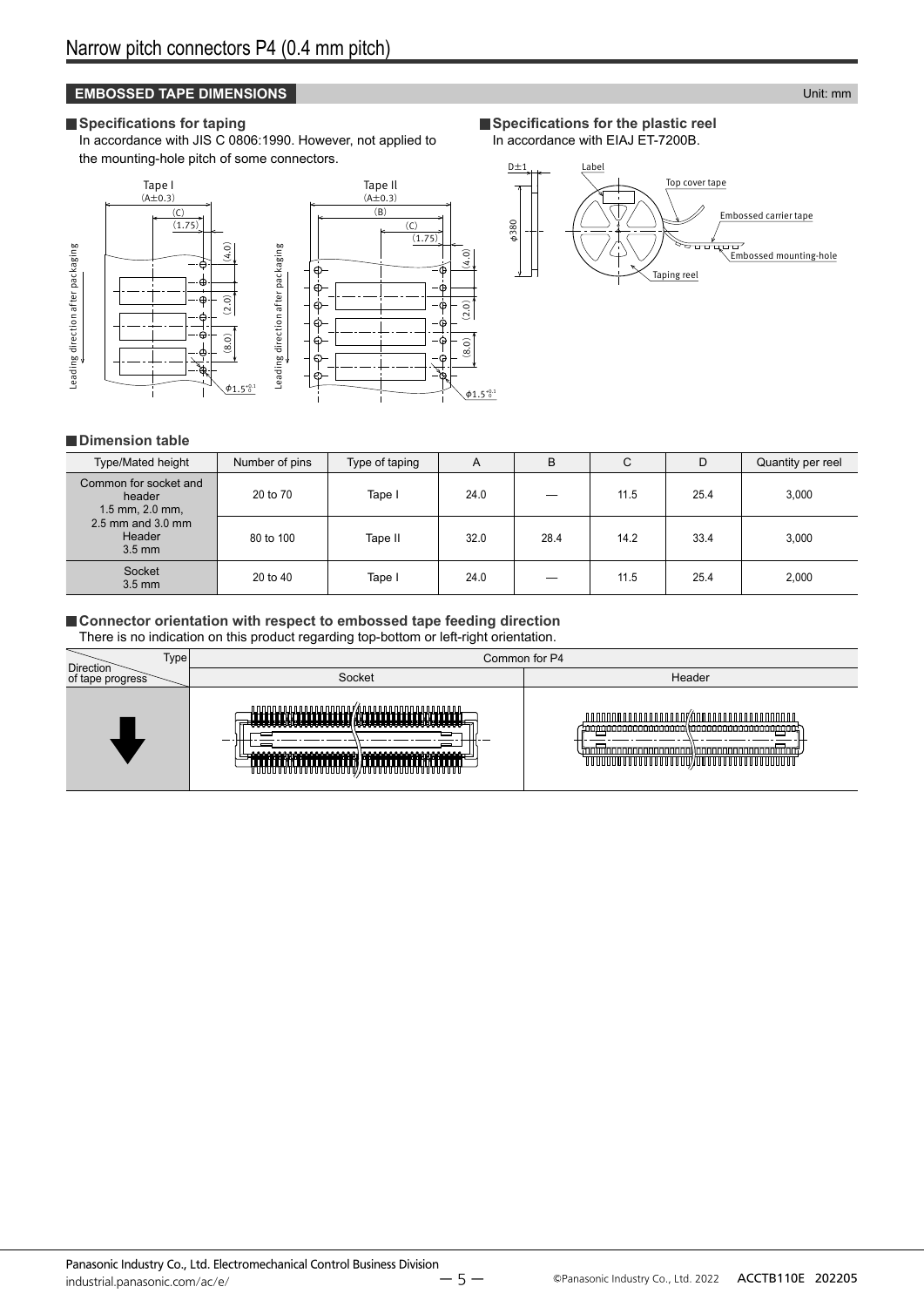#### **NOTES** Unit: mm

■ As shown below, excess force during insertion may **result in damage to the connector or removal of the solder. Also, to prevent connector damage please confirm the correct position before mating connectors.**



**Design of PC board patterns** Conduct the recommended foot pattern design, in order to preserve the mechanical strength of terminal solder areas.

**Recommended PC board and metal mask patterns** Connectors are mounted with high pitch density, intervals of 0.35 mm, 0.4 mm or 0.5 mm. In order to reduce solder and flux rise, solder bridges and other issues make sure the proper levels of solder is used.

#### **Socket**

Recommended PC board pattern (TOP VIEW)



Recommended metal mask pattern Metal mask thickness: When 150 μm (Opening ratio: 40%)



Recommended metal mask pattern Metal mask thickness: When 120 μm (Opening ratio: 50%)



**Keep the PC board warp no more than 0.03 mm in relation to the overall length of the connector.**



The figures are recommended patterns. Please use them as a reference.

**Header**

Recommended PC board pattern (TOP VIEW)



Recommended metal mask pattern Metal mask thickness: When 150 μm (Opening ratio: 32%)



Recommended metal mask pattern Metal mask thickness: When 120 μm (Opening ratio: 40%)



Please refer to **"the latest product specifications"** when designing your product. •Requests to customers: https://industrial.panasonic.com/ac/e/salespolicies/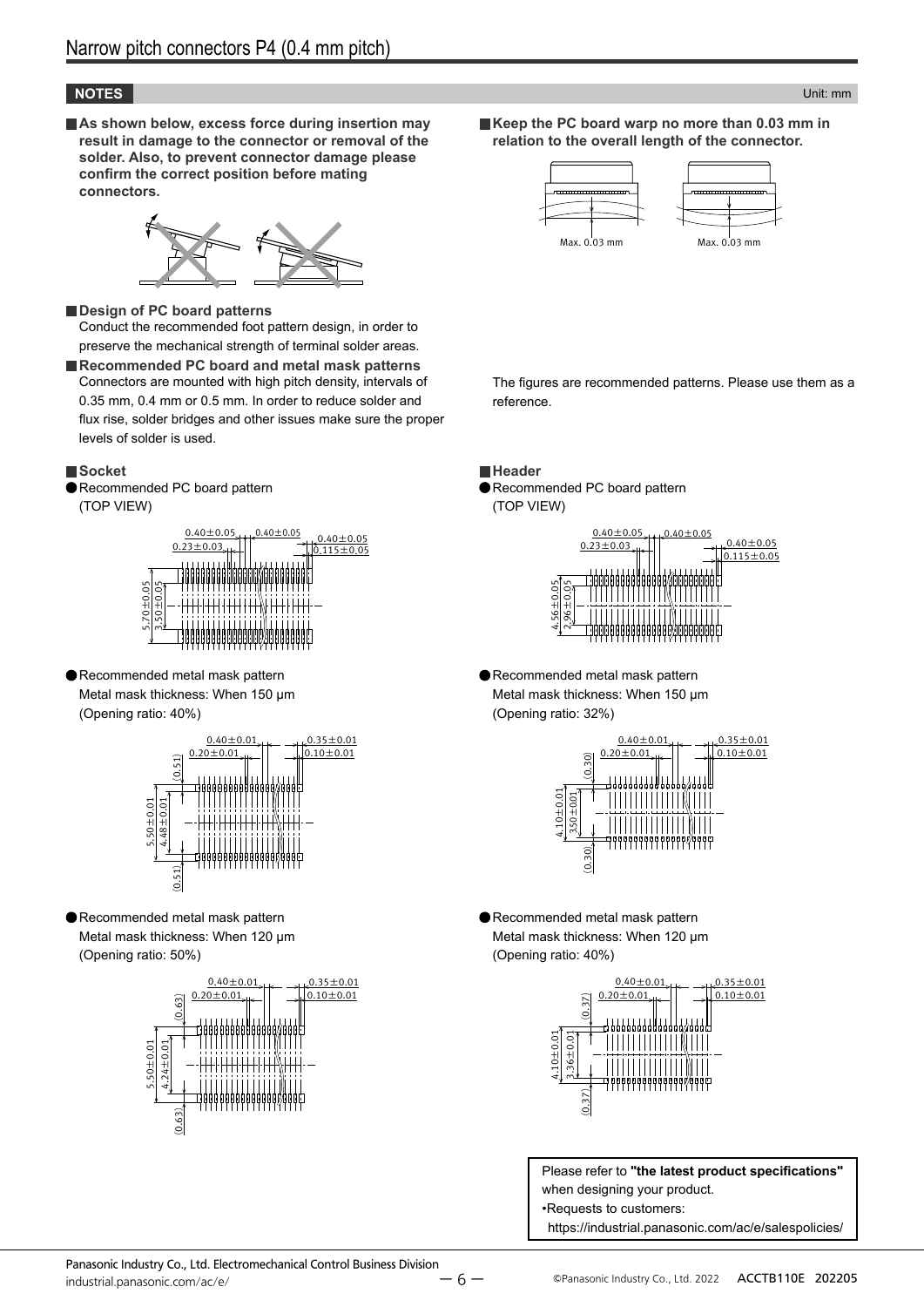#### About safety remarks

Observe the following safety remarks to prevent accidents and injuries.

- Do not use these connectors beyond the specification sheets. The usage outside of specified rated current, dielectric strength, and environmental conditions and so on may cause circuitry damage via abnormal heating, smoke, and fire.
- In order to avoid accidents, your thorough specification review is appreciated. Please contact our sales representative if your usage is out of the specifications. Otherwise, Panasonic Industry Co., Ltd. cannot guarantee the quality and reliability.
- Panasonic Industry Co., Ltd. is consistently striving to improve quality and reliability. However, the fact remains that electrical components and devices generally cause failures at a given statistical probability. Furthermore, their durability varies with use environments or use conditions. In this respect, please check for actual electrical components and devices under actual conditions before use. Continued usage in a state of degraded condition may cause the deteriorated insulation, thus result in abnormal heat, smoke or firing. Please carry out safety design and periodic maintenance including redundancy design, design for fire spread prevention, and design for malfunction prevention so that no accidents resulting in injury or death, fire accidents, or social damage will be caused as a result of failure of the products or ending life of the products.

#### Regarding the design of devices and PC board patterns

- When using board to board connectors, a pair of board shall NOT be connected with multiple connectors. Otherwise, misaligned connector positions may cause mating failure or product breakage. Panasonic Industry Co., Ltd. does not guarantee the failures caused by using the multiple connectors.
- With mounting equipment, there may be up to a  $\pm 0.2$ to 0.3 mm error in positioning. Be sure to design PC boards and patterns while taking into consideration the performance and abilities of the required equipment.
- Some connectors have tabs embossed on the body to aid in positioning. When using these connectors, make sure that the PC board is designed with positioning holes to match these tabs.
- To ensure the required mechanical strength when soldering the connector terminals, make sure the PC board meets recommended PC board pattern design dimensions given.
- PC board

Control the thicknesses of the cover lay and adhesive to prevent poor soldering. This connector has no stand-off. Therefore, minimize the thickness of the cover lay, etc. so as to prevent the occurrence of poor soldering.

• For all connectors of the narrow pitch series, to prevent the PC board from coming off during vibrations or impacts, and to prevent loads from falling directly on the soldered portions, be sure to design some means to fix the PC board in place.

Example ) Secure in place with screws



When connecting PC boards, take appropriate measures to prevent the connector from coming off.

- When mounting connectors on a FPC
	- When the connector soldered to FPC is mated or unmated, solder detachment may occur by the force to the terminals.
	- Connector handling is recommended in the condition when the reinforcing plate is attached to the backside of FPC where the connector is mounted. The external dimension of the reinforcing plate is recommended to be larger than the dimension of " Recommended PC board pattern " ( extended dimension of one side is approximately 0.5 to 1.0 mm ). The materials and thickness of the reinforcing plate are glass epoxy or polyimide ( thickness 0.2 to 0.3 mm ) or SUS ( thickness 0.1 to 0.2 mm ).
	- As this connector has temporary locking structure, the connector mating may be separated by the dropping impact depend on the size, weight or bending force of the FPC. Please consider the measures at usage to prevent the mating separation.
- The narrow pitch connector series is designed to be compact and thin. Although ease of handling has been taken into account, take care when mating the connectors, as displacement or angled mating could damage or deform the connector.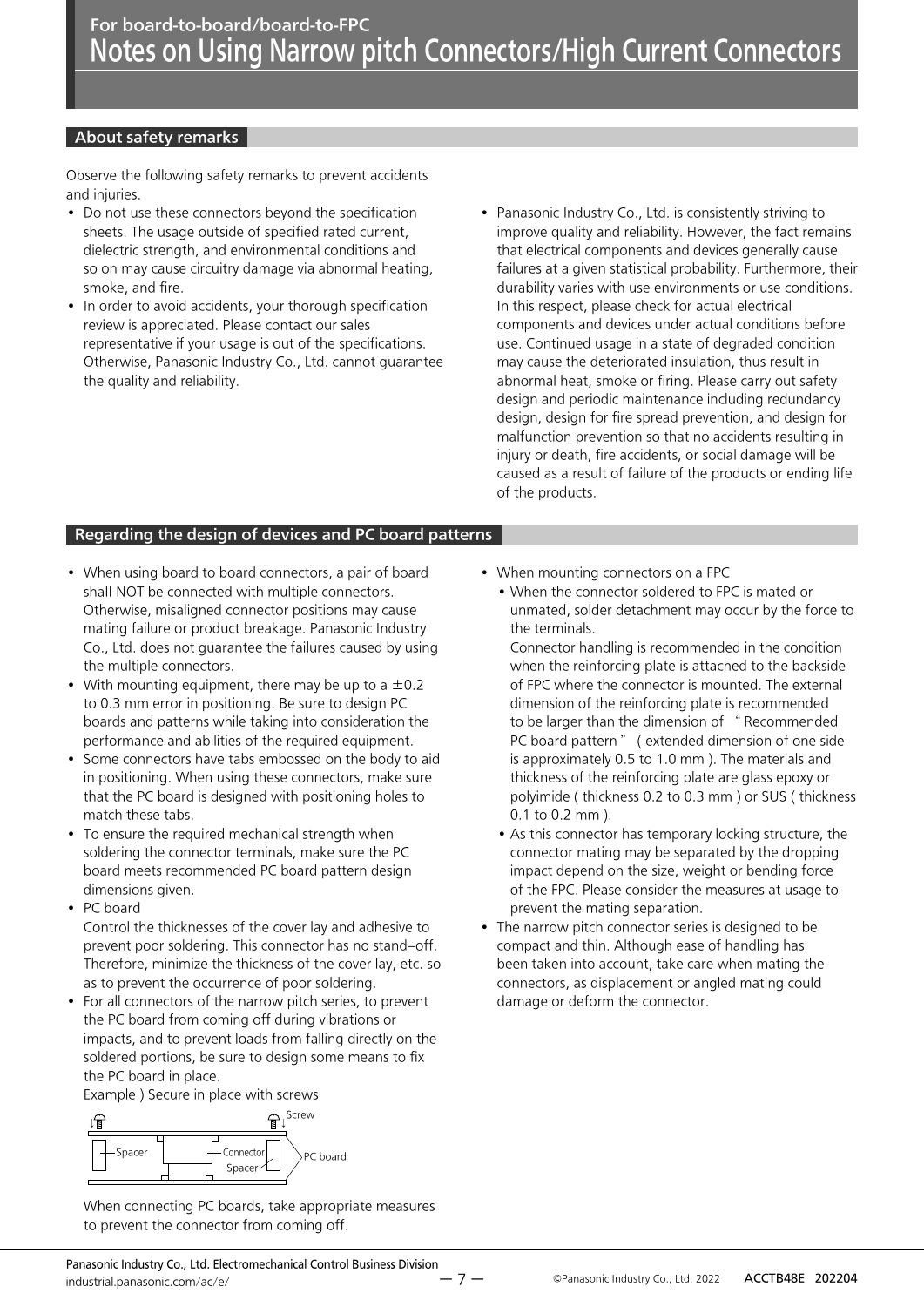#### Regarding the selection of the connector placement machine and the mounting procedures

- Select the placement machine taking into consideration the connector height, required positioning accuracy, and packaging conditions.
- Be aware that if the chucking force of the placement machine is too great, it may deform the shape of the connector body or connector terminals.
- Be aware that during mounting, external forces may be applied to the connector contact surfaces and terminals and cause deformations.
- Depending on the size of the connector being used, self alignment may not be possible. In such cases, be sure to carefully position the terminal with the PC board pattern.

#### Regarding soldering

- Reflow soldering
	- Measure the recommended profile temperature for reflow soldering by placing a sensor on the PC board near the connector surface or terminals. ( Please refer to the specification for detail because the temperature setting differs by products. )
	- As for cream solder printing, screen printing is recommended.
	- When setting the screen opening area and PC board foot pattern area, refer the recommended PC board pattern and window size of metal mask on the specification sheet, and make sure that the size of board pattern and metal mask at the base of the terminals are not increased.
	- Please pay attentions not to provide too much solder. It makes miss mating because of interference at soldering portion when mating.



- When mounting on both sides of the PC board and the connector is mounting on the underside, use adhesives or other means to ensure the connector is properly fixed to the PC board. ( Double reflow soldering on the same side is possible. )
- The condition of solder or flux rise and wettability varies depending on the type of solder and flux. Solder and flux characteristics should be taken into consideration and also set the reflow temperature and oxygen level.
- The positioning bosses give an approximate alignment for positioning on the PC board. For accurate positioning of the connector when mounting it to the PC board, we recommend using an automatic positioning machine.
- In case of dry condition, please note the occurrence of static electricity. The product may be adhered to the embossed carrier tape or the cover tape in dry condition. Recommended humidity is from 40 to 60% RH and please remove static electricity by ionizer in manufacturing process.
	- Do not use resin-containing solder. Otherwise, the contacts might be firmly fixed.
	- Soldering conditions
	- Please use the reflow temperature profile conditions recommended below for reflow soldering. Please contact our sales representative before using a temperature profile other than that described below ( e.g. lead-free solder )



For products other than the ones above, please refer to the latest product specifications.

- The temperature profiles given in this catalog are values measured when using the connector on a resin-based PC board. When performed reflow soldering on a metal board ( iron, aluminum, etc. ) or a metal table to mount on a FPC, make sure there is no deformation or discoloration of the connector before mounting.
- Please contact our sales representative when using a screen-printing thickness other than that recommended.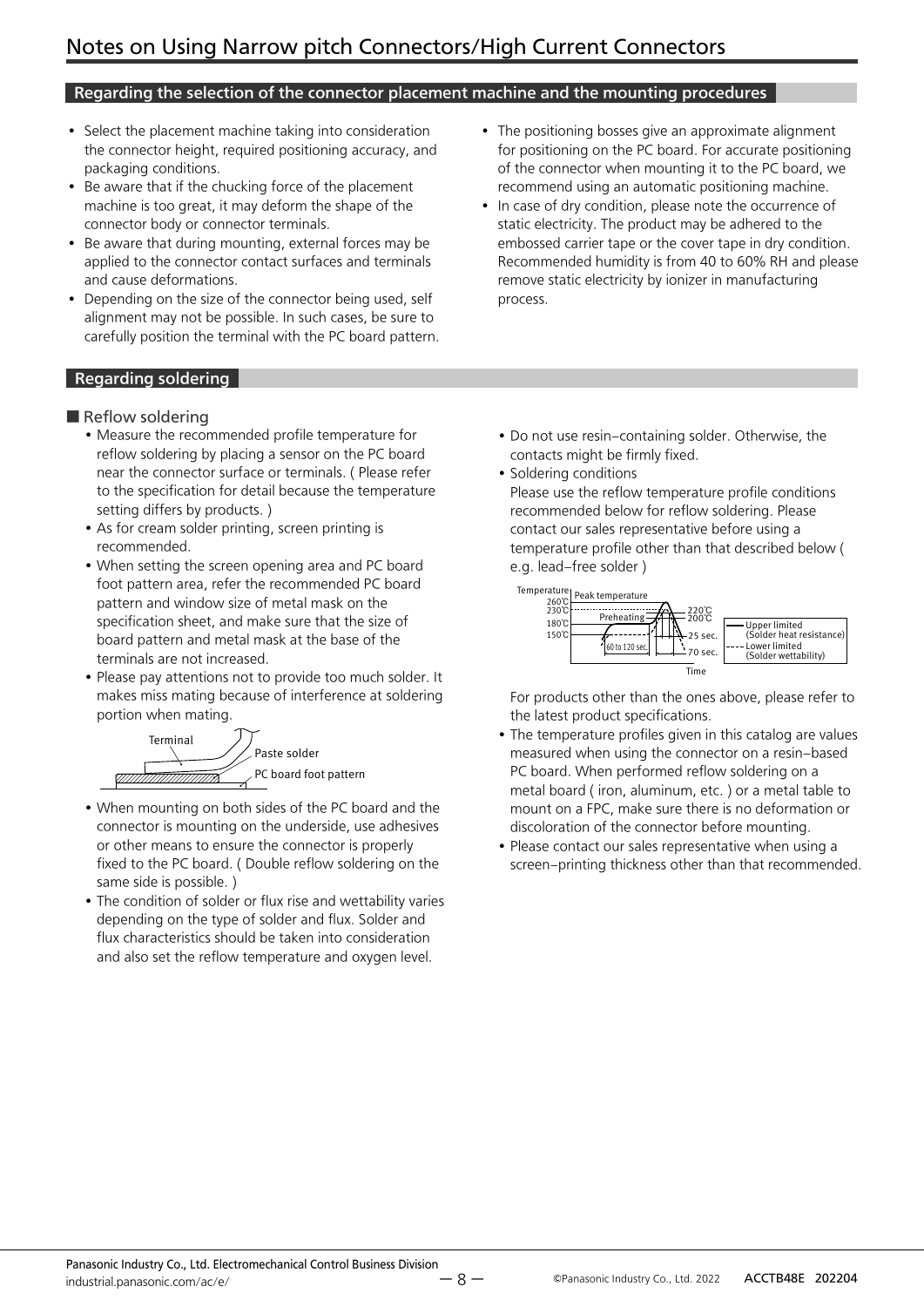#### ■ Hand soldering

• Set the soldering iron so that the tip temperature is less than that given in the table below.

Table A

| Product name                     | Soldering iron temperature               |  |
|----------------------------------|------------------------------------------|--|
| SMD type connectors all products | 300℃ within 5 sec.<br>350℃ within 3 sec. |  |

- Do not allow flux to spread onto the connector leads or PC board. This may lead to flux rising up to the connector inside.
- Touch the soldering iron to the foot pattern. After the foot pattern and connector terminal are heated, apply the solder wire so it melts at the end of the connector terminals.



#### ■ Solder reworking

- Finish reworking in one operation.
- In case of soldering rework of bridges. Do not use supplementary solder flux. Doing so may cause contact problems by flux.
- Keep the soldering iron tip temperature below the temperature given in Table A.

#### Handling single components

- Make sure not to drop or allow parts to fall from work bench.
- Excessive force applied to the terminals could cause warping, come out, or weaken the adhesive strength of the solder. Handle with care.

#### Precautions for mating

This product is designed with ease of handling. However, in order to prevent the deformation or damage of contacts and molding, take care and do not mate the connectors as shown right.

Our products are symmetrical structure. Please avoid reverse insertion of connector. Inserting a connector in a circuit direction opposite to that you intended may cause circuitry damage via abnormal heating, smoke, and fire.

#### Cleaning flux from PC board

There is no need to clean this product. If cleaning it, pay attention to the following points to prevent the negative effect to the product.

• Do not insert or remove the connector when it is not soldered. Forcibly applied external pressure on the terminals can weaken the adherence of the terminals to the molded part or cause the terminals to lose their evenness.

• Be aware that soldering while applying a load on the connector terminals may cause improper operation of

• Flux from the solder wire may get on the contact surfaces during soldering operations. After soldering, carefully check the contact surfaces and clean off any

• These connector is low profile type. If too much solder is supplied for hand soldering, It makes miss mating because of interference at soldering portion. Please pay

• Thoroughly clean the soldering iron.

the connector.

solder before use.

attentions.

Strongly pressed and<br>twisted and Tilted mating Press-fitting while the mating<br>inlets of the socket and header are not matched

- Keep the cleaning solvent clean and prevent the connector contacts from contamination.
- Some cleaning solvents are strong and they may dissolve the molded part and characters, so pure water passed liquid solvent is recommended.

 $-9 -$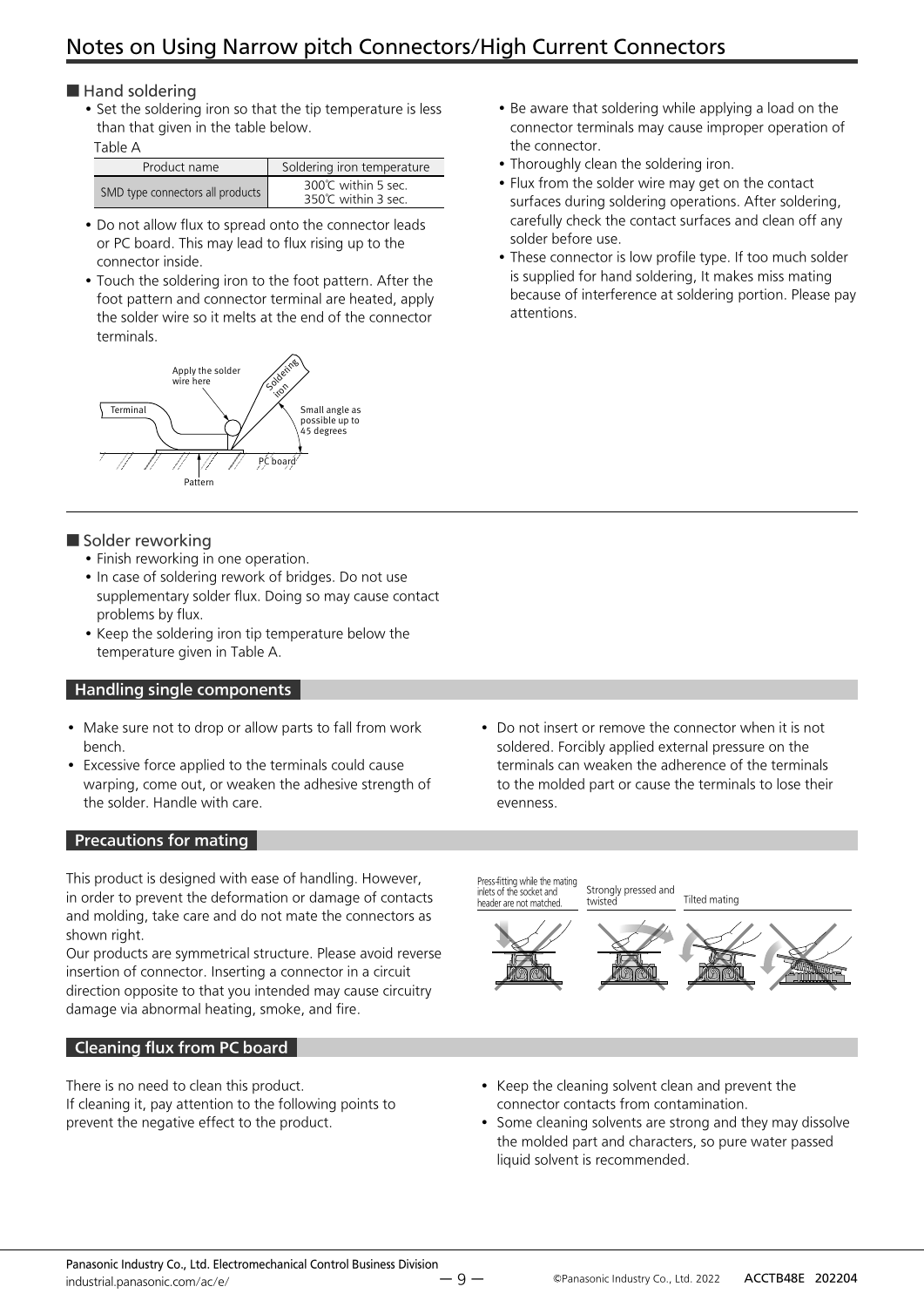#### Handling the PC board

■ Handling the PC board after mounting the connector

When cutting or bending the PC board after mounting the connector, be careful that the soldered sections are subjected to excessive force.

#### Storage of connectors

- To prevent problems from voids or air pockets due to heat of reflow soldering, avoid storing the connectors in areas of high humidity.
- Depending on the connector type, the color of the connector may vary from connector to connector depending on when it is produced. Some connectors may change color slightly if subjected to ultraviolet rays during storage. This is normal and will not affect the operation of the connector.

#### Other Notes

- Do not remove or insert the electrified connector ( in the state of carrying current or applying voltage ).
- Dropping of the products or rough mishandling may bend or damage the terminals and possibly hinder proper reflow soldering.
- Before soldering, try not to insert or remove the connector more than absolutely necessary.



- When storing the connectors with the PC boards assembled and components already set, be careful not to stack them up so the connectors are subjected to excessive forces.
- Avoid storing the connectors in locations with excessive dust. The dust may accumulate and cause improper connections at the contact surfaces.
- When coating the PC board after soldering the connector to prevent the deterioration of insulation, perform the coating in such a way so that the coating does not get on the connector.
- There may be variations in the colors of products from different production lots. This is normal.
- The connectors are not meant to be used for switching.
- Product failures due to condensation are not covered by warranty.

#### Regarding sample orders to confirm proper mounting

When ordering samples to confirm proper mounting with the placement machine, connectors are delivered in 50-piece units in the condition given right. Consult a sale representative for ordering sample units.





Please refer to "the latest product specifications" when designing your product. •Requests to customers: https://industrial.panasonic.com/ac/e/salespolicies/